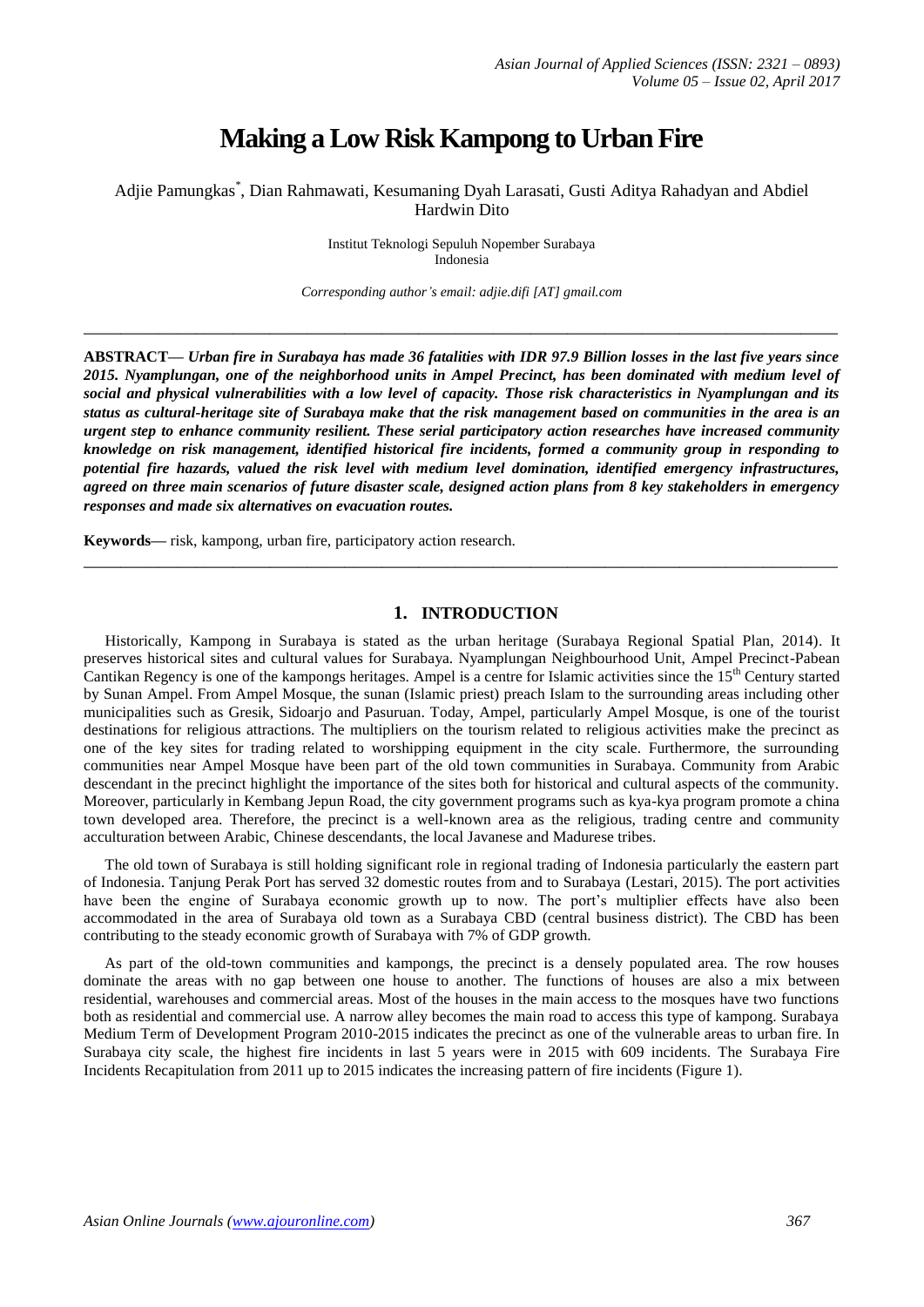

**Figure 1:** Number of fire incidents in Surabaya

Based on Surabaya Regional Legislation on 2004, the fire incidents are majority caused by low degree of understanding from community on fire hazard, unprepared responses to the fire incident and hardly accessible areas for fire engines. Furthermore, In the mid of March 2015, again, the Surabaya Mayor refused to form regional disaster board (Baktiono, 2013) indicating the low understanding on building urban resilience. Coordination Unit of Disaster Management is in place for the current responsible government body in Surabaya. This organisation has been notified as reactive action (Pamungkas, 2013).

Therefore, building low risk kampong to urban fire in Nyamplungan is an urgent step to enhance community resilience. Building low risk kampong will include community organisation, participatory contingency plan and evacuation routes. Those actions are a combine instruments both from bottom up and top down measures in disaster risk management.

## **2. METHODS**

In responding to the situation above, a combine study and stakeholders empowerment on building low risk kampong to urban fire can decrease the economic impact of urban fire and preserve the historical built environment as well as cultural values in the Surabaya heritage area. Building low risk kampong can minimise the risk as well as build stronger community in the future. This combine study and stakeholders empowerment is a participatory action research (PAR) method to find the best solution for the community as well as the city manager. Participatory action research (PAR) is an approach to research in communities that emphasizes participation and action (Chevalier and Buckles, 2013). It seeks to understand the world by trying to change it, collaboratively and following reflection. PAR emphasizes collective inquiry and experimentation grounded in experience and social history. Selected stakeholders are involved in this serial study including from government, private sectors and civil society.

## **3. RESULTS AND DISCUSSION**

The idea of making a low risk kampong is begun with a community capacity building to enhance community understanding on building resilience to urban fire. The next stage is risk mapping to identify the level of risk to urban fire in Nyamplungan Precinct. Risk mapping will include the assessment on urban fire as the key hazard, community vulnerability and community capacity. Having the risk assessment, we continue the idea of making a low risk kampong to make its contingency planning and building guidelines. Furthermore, the contingency planning will focus on how the communities can immediately response to the future fire incident. In contingency plan, we propose an evacuation plan consisting alternative routes for emergency response.

## *3.1 Community Capacity Building*

In community capacity building, there are 6 key steps to ensure the risk management in Nyamplungan effectively reducing the impact of urban fire. The six key steps are building trustworthiness, brainstorming on urban fire risk, community hazard mapping, discussion on hazard mapping, making a mitigation plan via participatory planning and community organization. We involve 22 key stakeholders including the leaders of sub-neighborhood unit (RT), the leaders of neighborhood unit (RW), Kampong representative board (LKMK), the leader of family welfare Program at kampong level (PKK) and the leader of regency (lurah). In terms of ethnic, the multiethnic are involved in this capacity building including Javanese, Madurese and Arabian descendent.

After the key steps are conducted in building community capacity building on urban fire risk management, we can conclude several improvements on community such as;

1. Community knowledge on the basic understanding of fire is increase from 60 % to 85 %. The basic understanding includes the risk of urban fire in Nyamplungan Precinct due to densely populated areas,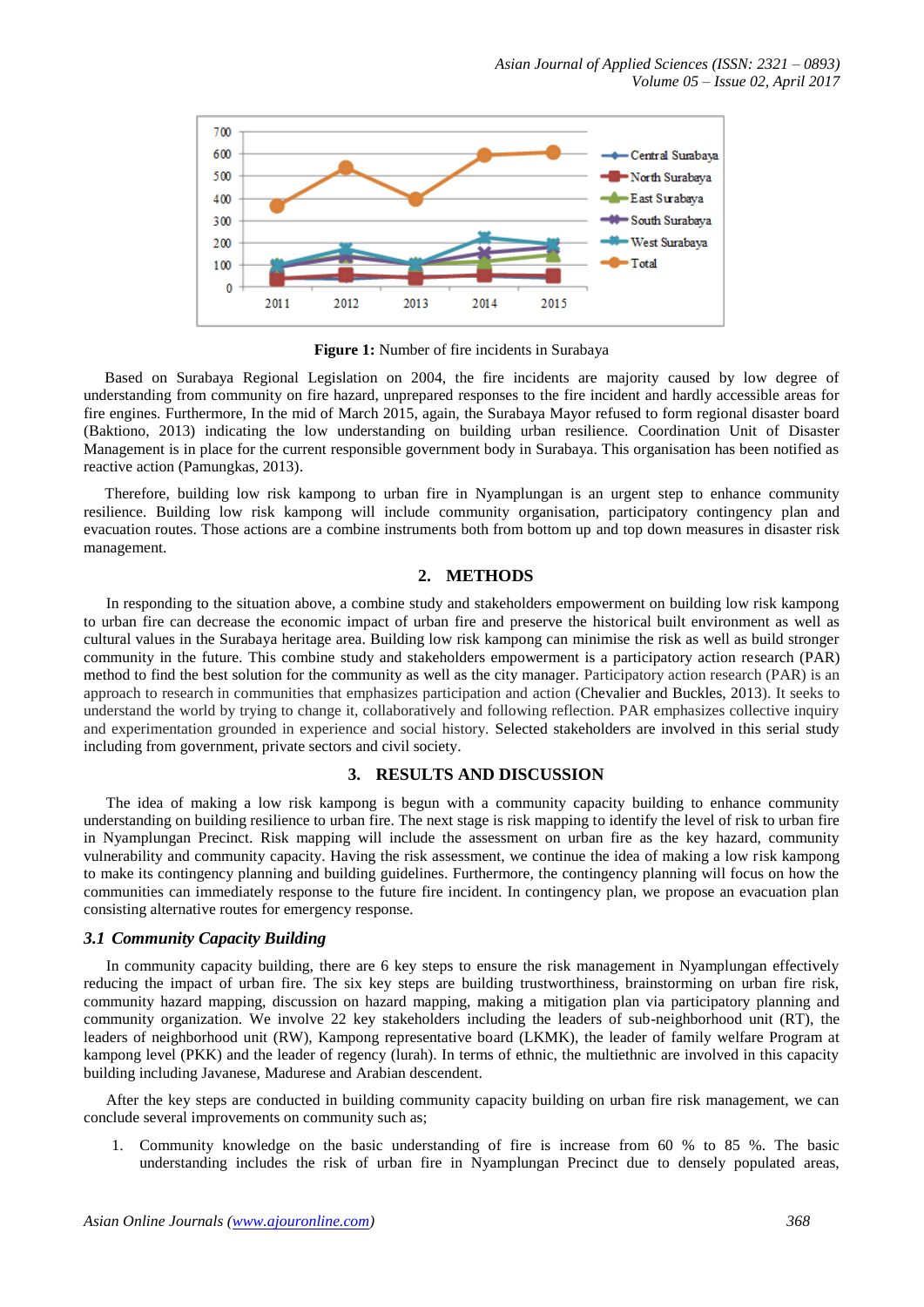community ignorance, high-risk activities to fire incidents, building material prone to fire and high-risk characteristic of residential area to fire.

2. After hazard mapping, community understand fully on the high potential hazards in surrounding areas. It is completely different from before hazards mapping. Before the hazard mapping, communities have very limited understanding on urban fire characteristics. Figure 2 identifies the potential fire risk (hazard mapping) in Nyamplungan Precinct based on community perspective.





**Figure 2:** Fire Hazard Mapping Based on Community Perspective

The community hazard mapping has two fold benefits for the community. The first one is enhancing the understanding of fire incidents surrounding their areas. And the second one is making a written document with spatial perspective at community level on the fire incidents. A written document is needed since there is no official document for fire incident at the precinct level in Nyamplungan. Since the first map produced by community is then discussed in FGD (focus group discussion) format, the FGD can enhance community awareness and understanding on urban fire risk. Therefore, this method is very important in CBDRM (community based disaster risk management) process.

- 3. Community awareness has been increases from no action to minimize the high potential fire hazards to agreed actions for future fire incidents. Community propose several key mitigation measures for future hazards, that are:
	- a. Community has abilities to extinguish the fire incident with both traditional and special extinguisher.



**Figure 3:** Community Training on Extinguishing Potential Fire both with Traditional and Special Extinguisher

- b. Building community readiness via providing the fire brigade phone number for every house, electricity maintenance to avoid short-circuiting and providing an adequate extinguisher for neighborhood level.
- 4. Sustainability program on urban fire risk management is also improved after the capacity building program. The community has formed a special task force for urban fire called by FBI (Fire Brigade Inspector). The FBI has a duty to implement the community plan as on Figure 4. Furthermore, the FBI also connect to the fire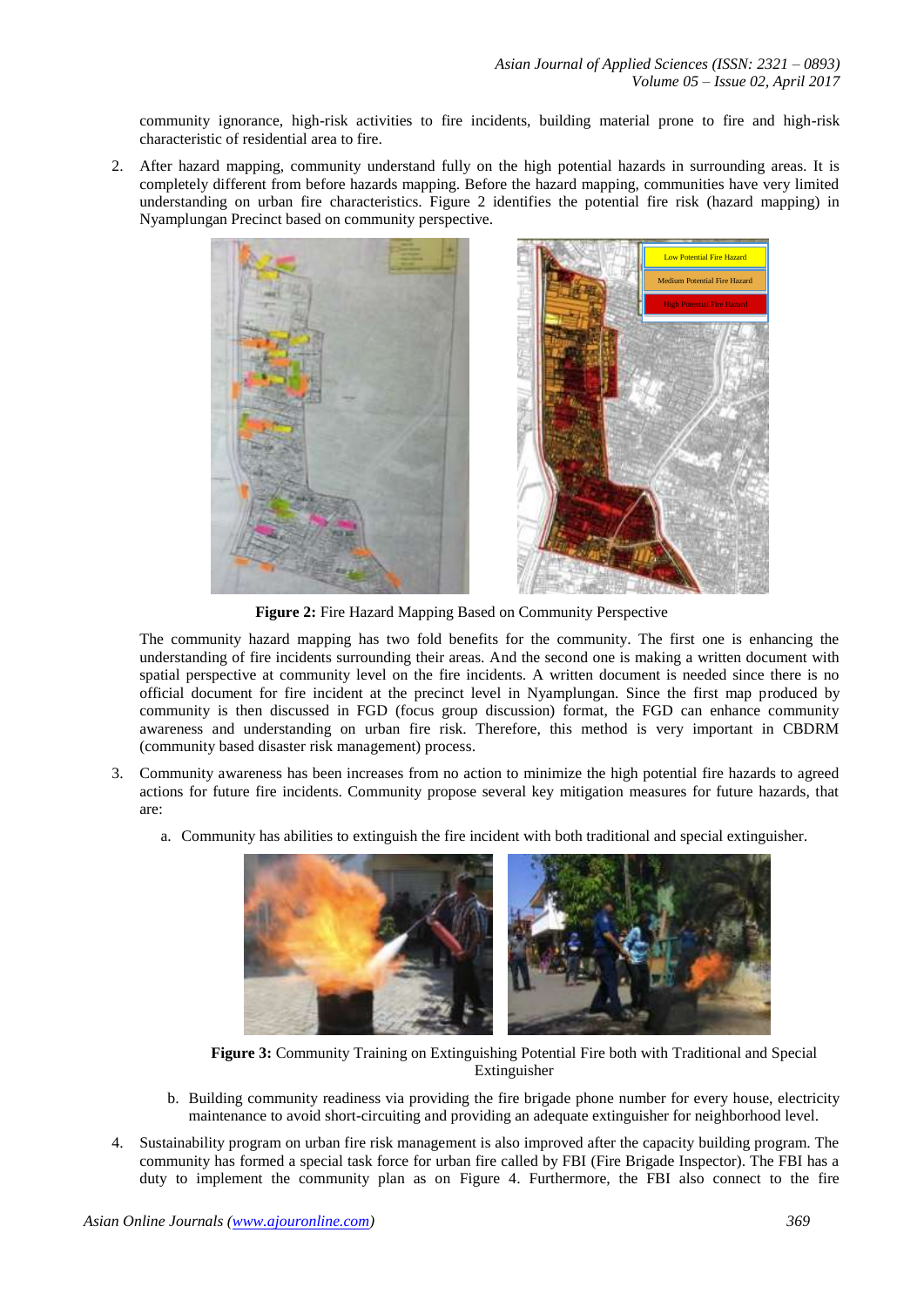3736945

831

networking in implementing its program.

volunteering program which is part of the Surabaya Fire Brigade Unit. Therefore, the FBI has a good



# *3.2 Urban Fire Risk Mapping*

A risk assessment is a process of combining the assessment outputs on hazards, vulnerability and capacity (BNPB Regulation No. 02/2012). A thorough explanation on urban fire risk mapping in Nyamplungan has been discussed in Rahmawati et al., 2016; Rahmawati et.al., 2015. For hazard assessment, we include the frequency, economic losses, number of fatalities and number of people with burns injury as key criteria of the assessment. In terms of vulnerability, we calculate with three kinds of vulnerability that are social, economic and physical vulnerabilities (Pamungkas, 2013). Selected variables for those three kinds of vulnerabilities are:

- 1. Social vulnerability with variables of population density, sex ratio, disables ratio and age group.
- 2. Economic vulnerability includes variables of areas productivity that is reflected by land use type.
- 3. Physical vulnerability has variables of building density, land use type and emergency facilities availability.



**Figure 5:** The Output of Social (i), Economic (ii) and Physical (iii) Vulnerability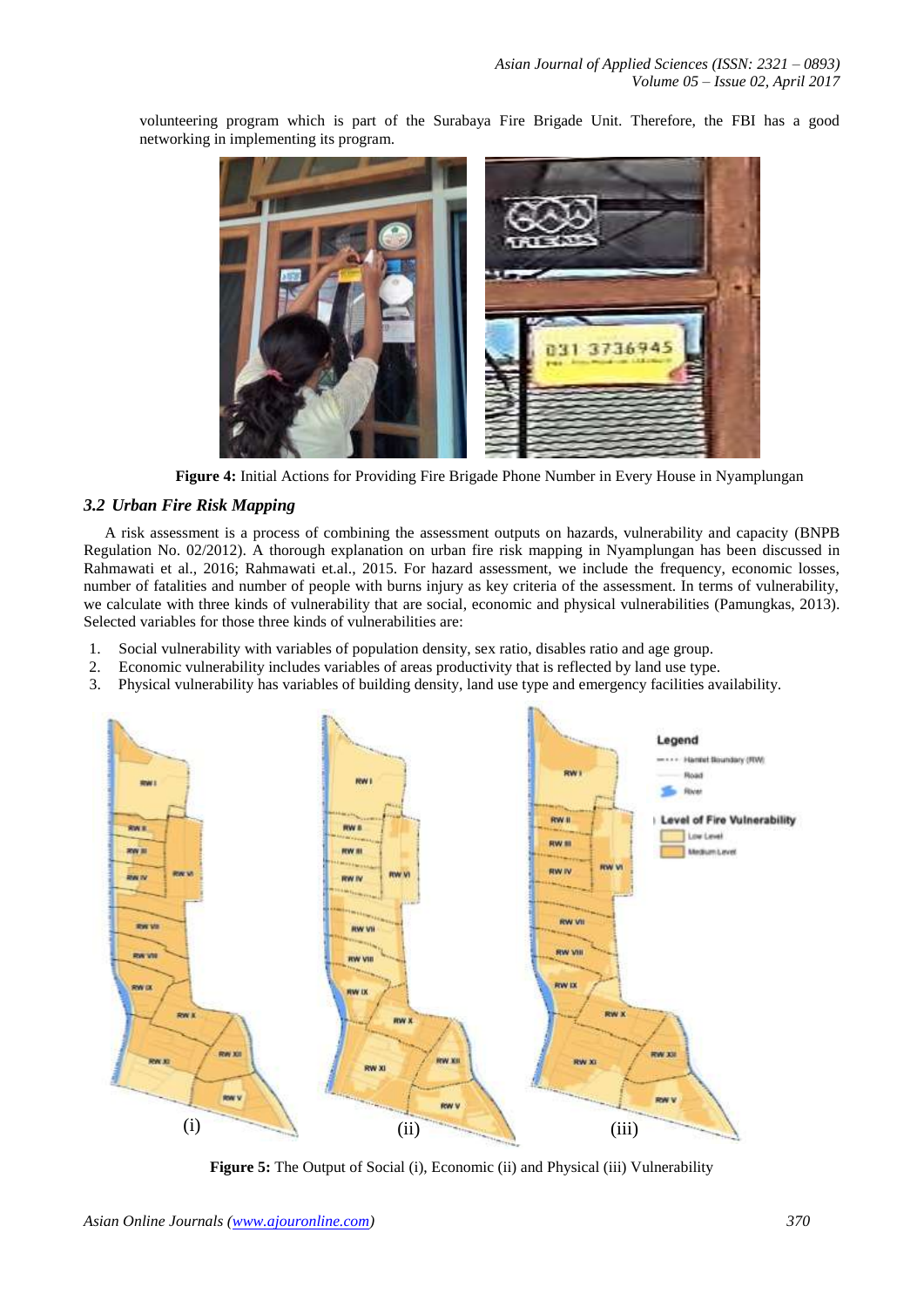Furthermore, community capacity level is valued from participatory hazard mapping process and observation on emergency facilities availability in their community. From those two types data; we value community awareness variables.

Having hazard assessment, we can see that most of the high potential hazard is in the neighborhood unit (RW) of III, VI, IV, VII and VIII. In addition, RW II has partially high potential fire hazards and other part of RW II has medium level of hazard. The high potential hazard map has different from a participatory hazard mapping in point A since the participatory hazard mapping only map the distribution of fire incidents. Most of the areas with high potential hazard have frequent fire incidents and also significant impacts to the community.

Other part of them, we value the areas as medium potential hazard level. Eventhough RW I, X and XI has high potential hazard based on participatory hazard mapping, we still value both RWs are in medium level since the fire incidents have limited impacts to the community. Figure 6 illustrates the output of hazard mapping.



**Figure 6:** The Output of Hazard (i), Vulnerability (ii) and Capacity (iii) Assessment

In terms of vulnerability, most of the area in Nyamplungan Precinct has medium level of vulnerability. Physical vulnerability has dominated the judgment on community vulnerability level. From all the variables, building density, land use type and emergency facilities availability are critical variable in assessing community vulnerability.

For the capacity, most of the areas are in low level of capacity. Most of the residents have limited knowledge on fire risk and adaptation to the fire incident. It can be seen from the output pre test in the beginning of capacity building program. Only community along the Kembang Jepun Corridor has medium level of capacity since they are more aware than the rest of communities in Nyamplungan. From the observation, we can also find out that light extinguisher has already supported the corridor. The awareness is increases in the corridor because most of the areas in the corridor are commercial areas with higher level of financial ability than the rest of communities. Therefore the residents has internal motive not only to protect their own consumptive assets but also their productive assets.

Having the hazard, vulnerability and capacity assessment, we overlay those three outputs to have urban fire risk map. Most of the areas are in medium level of risk. Only RW I has a dominated area with low risk level. The spot in RW I is actually a warehouse with as full equipped means of fire response and low density. RW XI has around equal portion between low and medium level of urban fire risk. The medium risk level in RW XI is indicated by the low level of social vulnerability (caused by low population density) and low level of physical vulnerability (caused by low building density). Furthermore, some areas in medium level risk for RW XI are in commercial strips of Kembang Jepun with medium level of capacity.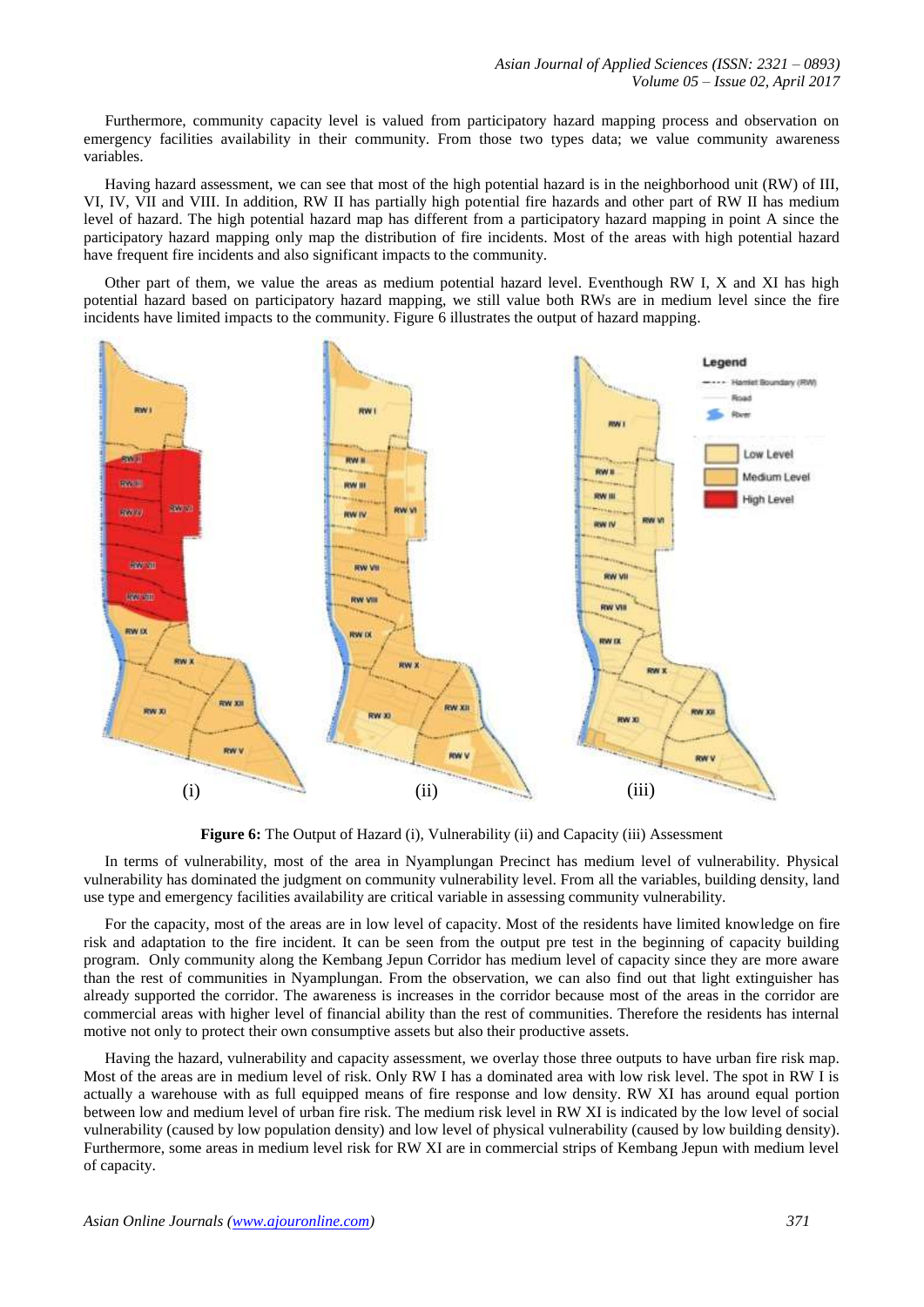

**Figure 7:** Urban Fire Risk Map

# *3.3 Contingency Planning*

Contingency plan is a preparation plan for immediate response to disaster. In contingency plan, we define the scenario of possible disaster; possible resources for immediate response; and actions plan for effective immediate response. FGD is used to discuss those three key outputs. FGD can also build a commitment among stakeholders particularly in implementing the contingency plan.

For the fire scenario, the community has defined 3 types of fire, which are small, medium and large fire incidents. For the small-scale fire incident, the burnt houses could be around 1 or 2 houses, in which community can extinguish the fire without any assistant from fire brigade. In medium-scale fire incident, the burnt houses could be more than 2 houses up to five houses, in which community need assistant from local fire brigade. And, the large-scale fire incident covers a block of the precinct which involves a city scale of fire brigade.

In terms of possible resources for immediate response, we have identified four main possible resources that are; open space, water supply, emergency facilities and loudspeaker (Figure 8). The open space is useful to minimize the risk of fire spreading to surrounding buildings. The community can also use open space as a temporary evacuation area in emergency situation. Since Nyamplungan is a densely populated area, only 5 locations are identified as useful open space for fire risk management. Water supply is needed to extinguish the fire. The supply can be from the fire trucks, river, well, inhabitants' water storage and drainage. Beside water, other facilities relevant to fire risk management are hydrant and traditional or non-traditional fire extinguisher. The non-traditional fire extinguisher (a carbon dioxide extinguisher) is filled with non-flammable carbon dioxide gas under extreme pressure. The traditional one is usually a wet burlap sacks, a bucket of sand or other effective tools. In FGD, we identify a need on carbon dioxide extinguisher since the traditional one can be provided at every house by the communities. A loudspeaker is useful to spreading the information on fire incidents. Only mosque has a proper loudspeaker in Nyamplungan.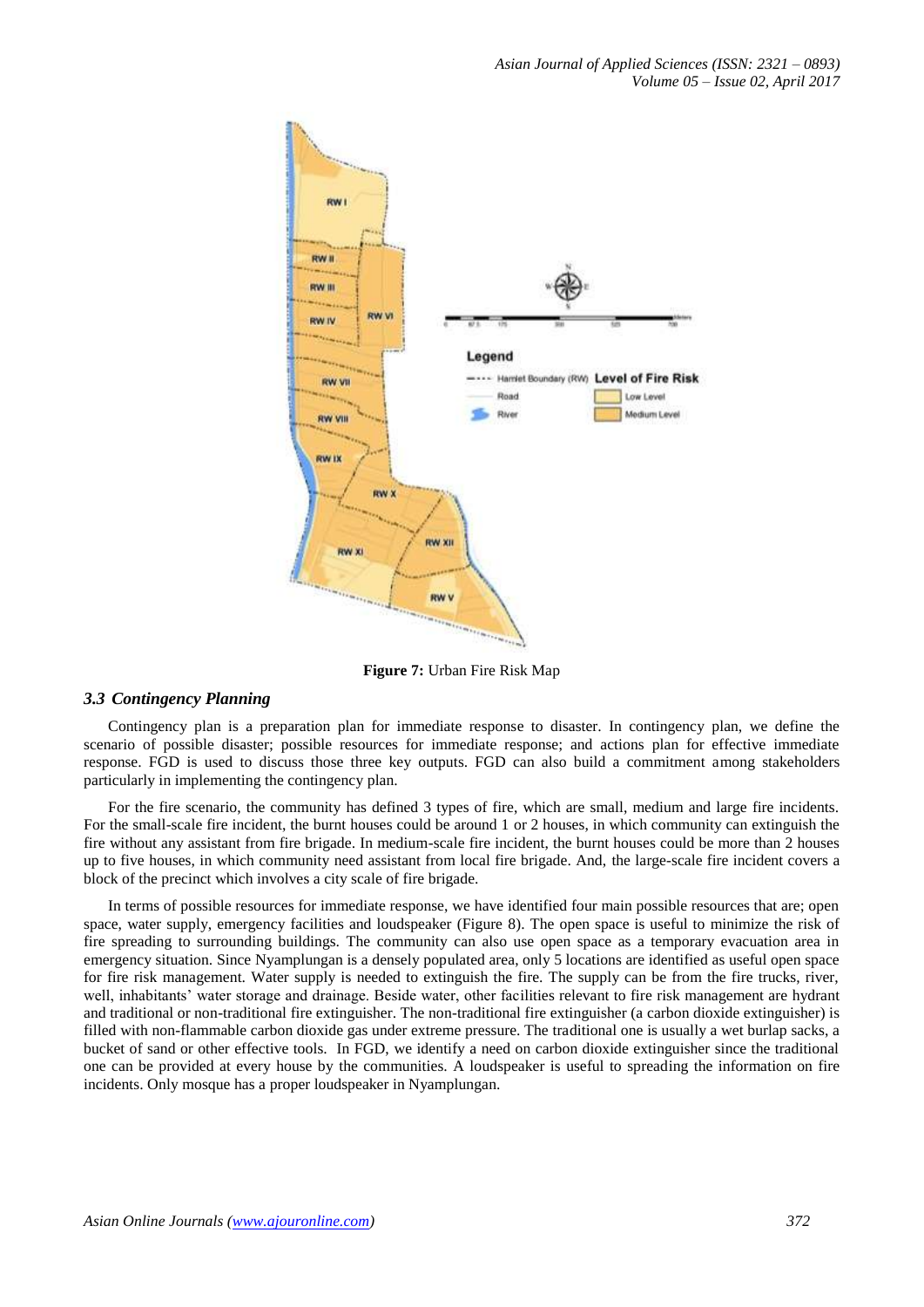*Asian Journal of Applied Sciences (ISSN: 2321 – 0893) Volume 05 – Issue 02, April 2017*



**Figure 8:** The Location on Possible Resources for Immediate Response

To have effective actions plan in emergency situation, we identify eight key groups of actors for emergency response that are head of regency, Nyamplungan disaster response unit, nearest hospital, Fire brigade agency, planning and development board, RT and RW leaders, police department and local informal leaders. All the actors are then have their own roles in certain sector. We classify the actions into six sectors that are; sector of management and coordination; health; evacuation and protection; transportation; logistics and infrastructures.

Specifically for the evacuation, we propose an evacuation route after considering risk maps and the location on possible resources for immediate response.



**Figure 9:** The Alternatives Evacuation Routes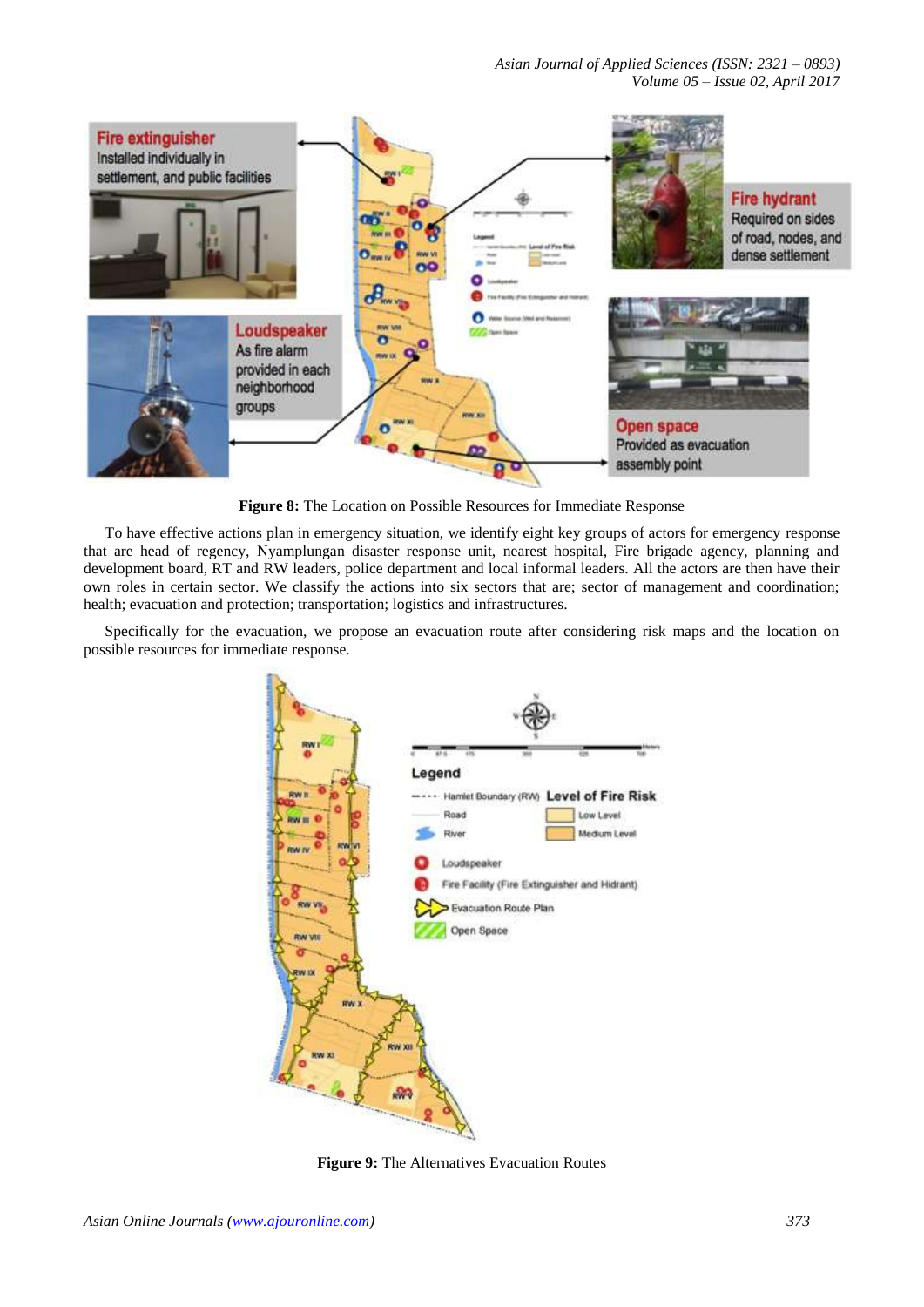*Asian Journal of Applied Sciences (ISSN: 2321 – 0893) Volume 05 – Issue 02, April 2017*

Specifically for the evacuation, we propose an evacuation route after considering risk maps and the location on possible resources for immediate response. Figure 9 illustrates six alternatives evacuation routes that are;

- 1. Route passing Kalimas Timur Rd. to the north via Benteng Rd. and Indrapura Rd.
- 2. Routes passing Kalimas Timur Rd. to the south via Kembang Jepun Rd.
- 3. Route passing KH. Mas Mansyur Rd. to the north via Benteng Rd and Sultan Iskandar Muda Rd.
- 4. Route passing Dukuh Rd. to the south via Kembang Jepun Rd.
- 5. Route passing Panggung Rd. to the south via Kembang Jepun Rd.
- 6. Route passing Songoyudan Rd. to the south via Kembang Jepung Rd.

Every neighborhood lane leads to evacuation site through evacuation routes.

#### **4. CONCLUSION**

In making a low risk kampong to urban fire, capacity building is the beginning step to enhance community awareness on the risk. Two ways communication such as FGD and training can increase community understanding as well as their skills. The FGD also encourage the community to be involved in designing the risk management such as risk mapping, resources identification up to making an evacuation plan. Therefore, the output of making a low risk kampong (such as FBI, risk maps and evacuation plan) is as important as the making process (training and FGD).

In terms of the output, in building capacity, a two ways communication via FGD and training is effectively increasing the community capacity. Moreover, this empowering mode can also provide basis data for further risk management and planning. For risk assessment, the low capacity raises the need of community preparedness program. A collaborative planning on contingency plan results agreeing on three scales of disaster scenarios and their arrangements on key actors based on the scales, defining possible existing resources/tools for emergency response (such as mosques' loudspeakers, green open space, etc), additional resources/tools for emergency response (such as providing a carbon dioxide extinguisher in every RT and wet burlap sacks in every house) and making an evacuation route in which heading to the outer edges of the kampong since the roads are wider compared to road in the inner areas.

## **5. ACKNOWLEDGEMENT**

The article is a summary of various steps of research and outreach programs funded by Institut Teknologi Sepuluh Nopember. We thank to our colleagues for full support related with preparation and finishing this paper.

#### **6. REFERENCES**

- [1] Badan Nasional Penanggulangan Bencana (BNPB National Board for Disaster Management), Peraturan Kepala Badan Nasional Penganggulangan Bencana (BNPB) No. 02 Tahun 2012: Pedoman Umum Pengkajian Risiko Bencana (Guidelines for Disaster Risk Assessment), 2012.
- [2] Baktiono, Risma itu angkuh dan sombong (Risma (the city mayor) is supercilious and arrogant), Surabaya Pagi Newspaper, retrieved January  $20^{\text{th}}$ ,  $2015$  from http://surabayapagi.com/index.php?3b1ca0a43b79bdfd9f9305b812982962464464b345bd4246d1458394da6c88c9, 2013.
- [3] Chevalier, J.M. and Buckles, D.J., Participatory Action Research: Theory and Methods for Engaged Inquiry, Routledge UK. [ISBN 978-0415540315.](https://en.wikipedia.org/wiki/Special:BookSources/9780415540315), 2013.
- [4] Chumaidah, N., Kepala Pemadam Pingsan, Walikota Risma Ambil Alih (The Head of Fire Brigade is unconscious, The City Mayor take over (the leadership)), Tempo.com, Retrieved  $7<sup>th</sup>$ , 2015 from The City Mayor take over (the leadership)), Tempo.com, Retrieved  $7<sup>th</sup>$ , 2015 from [https://m.tempo.co/read/news/2013/11/04/058526987/kepala-pemadam-pingsan-wali-kota-risma-ambil-alih,](https://m.tempo.co/read/news/2013/11/04/058526987/kepala-pemadam-pingsan-wali-kota-risma-ambil-alih) 2013
- [5] Lestari, S.H. Rute Pelayaran Bertambah, Dukung Peningkatan Arus Peti Kemas (More Routes on cruise support the container shipping), Tribunnews.com, Retrieved  $7<sup>th</sup>$ , 2015 from [http://www.tribunnews.com/regional/2015/01/07/rute-pelayaran-bertambah-dukung-peningkatan-arus-petikemas,](http://www.tribunnews.com/regional/2015/01/07/rute-pelayaran-bertambah-dukung-peningkatan-arus-petikemas) 2015.
- [6] Pamungkas, A., Vulnerability Assessment for Disaster Risk Management: A Case Study of Floods in Centini Village, Indonesia, RMIT University, 2013.
- [7] Rahmawati, D., Pamungkas, A., Aulia B.U., Larasati K.D., Rahadyan, G.A., and Dito, A.H., Participatory Mapping for Urban Fire Risk Reduction in High Density Urban Settlement. Proceeding of Cities 2015, International Conference, Intelligent Planning Toward Smart Cities, Procedia – Social and Behavioral Sciences, Vol. 227, pp. 395-401, 2015
- [8] Rahmawati, D., Pamungkas, A., Larasati K.D., Rahadyan, G.A., and Dito, A.H., Participatory Mapping Implementation in Capacity Building of Urban Fire Risk. Asian Journal of Applied Sciences, ISSN: 2321 - 0893 Vol. 04, pp. 1079-1085, 2016.
- [9] Surabaya Fire Incidents Recapitulation, Data Kejadian Kebakaran Kota Surabaya, Surabaya Fire Department, 2016.
- [10]Surabaya Municipal Government, Surabaya Medium Term of Development Program 2010-2015. Surabaya: Surabaya Municipality, 2010.